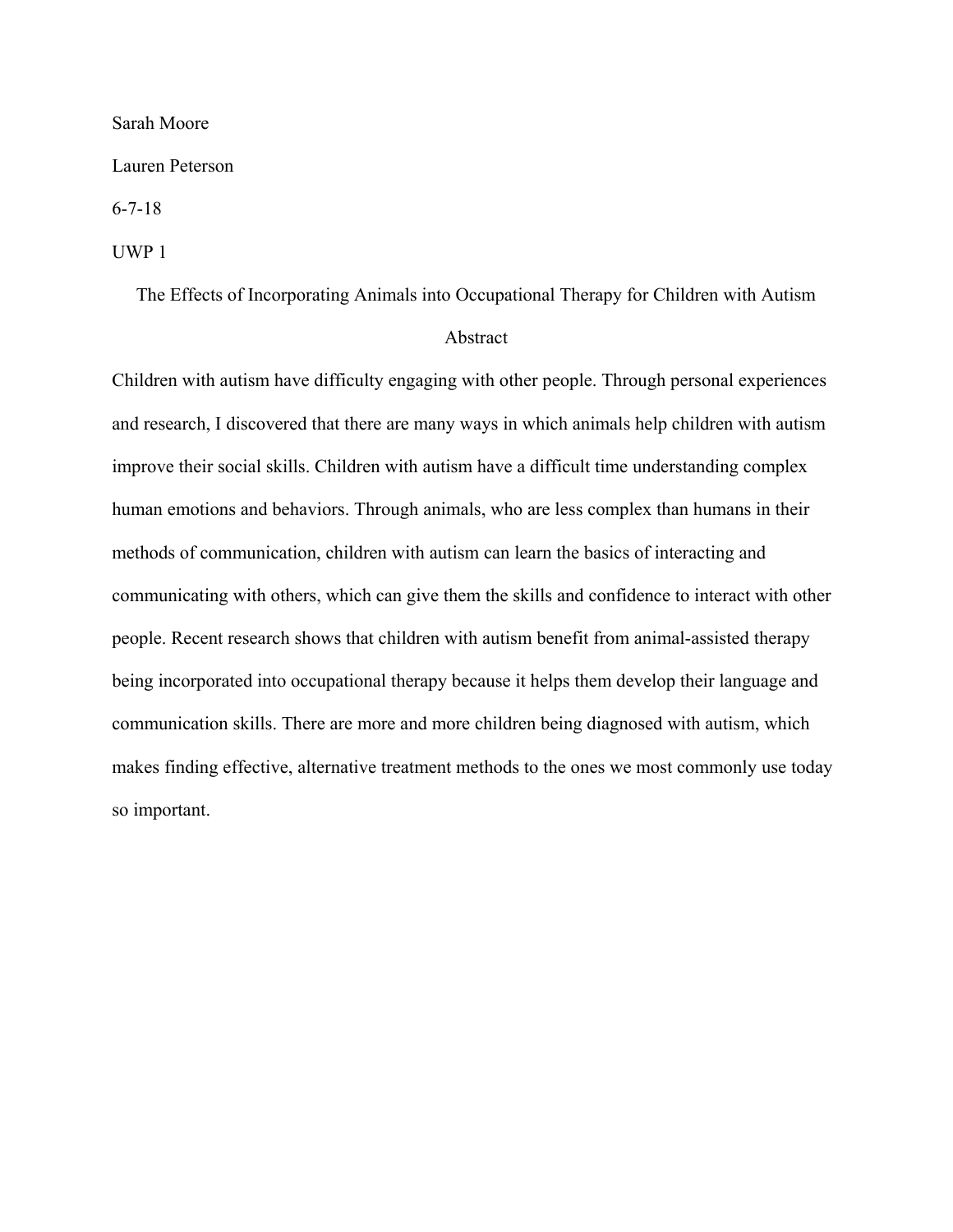Autism Spectrum Disorder (ASD) is "a complex developmental disorder that can cause problems with thinking, feeling, language and the ability to relate to others" ("What is Autism Spectrum Disorder?"). Because ASD is a spectrum disorder, people with autism vary in their abilities, with different kinds of therapy that cater to these varying abilities. One kind of therapy that is beneficial, but not widely used, is animal-assisted therapy. Research has shown that when animals are integrated into occupational therapy, children with autism benefit from therapy even more when compared to when there are no animals present. Why do children respond differently when animals are present? What makes the animal being present so crucial? Why is animalassisted therapy not more widely used by therapists today? Animals being integrated into occupational therapy is beneficial to children with autism, especially to their language and communication skills, because animals are more straightforward when expressing their actions and emotions compared to humans.

In terms of treatment for autism, there is currently no cure. Autism is more common in boys than girls, and is becoming more prevalent today. The most recent study from the Center for Disease Control states that 1 in 59 children have autism (Baio). Because autism is becoming more prevalent today, we need to find new and more effective ways to help children with autism. Though they are children now, they will eventually grow older, and need skills that they can use to navigate the world. As I indicated, a few skills that people with autism often struggle with is communicating, relating, and engaging with others. These struggles can be obstacles, as people with autism cannot always understand other people's actions or the motivations behind their actions. Often times people with autism don't communicate as neurotypical people do. Because they can't relate to others, they can't communicate as other people do. If treatments begin in childhood, during the formative years while the child is learning about things around them, many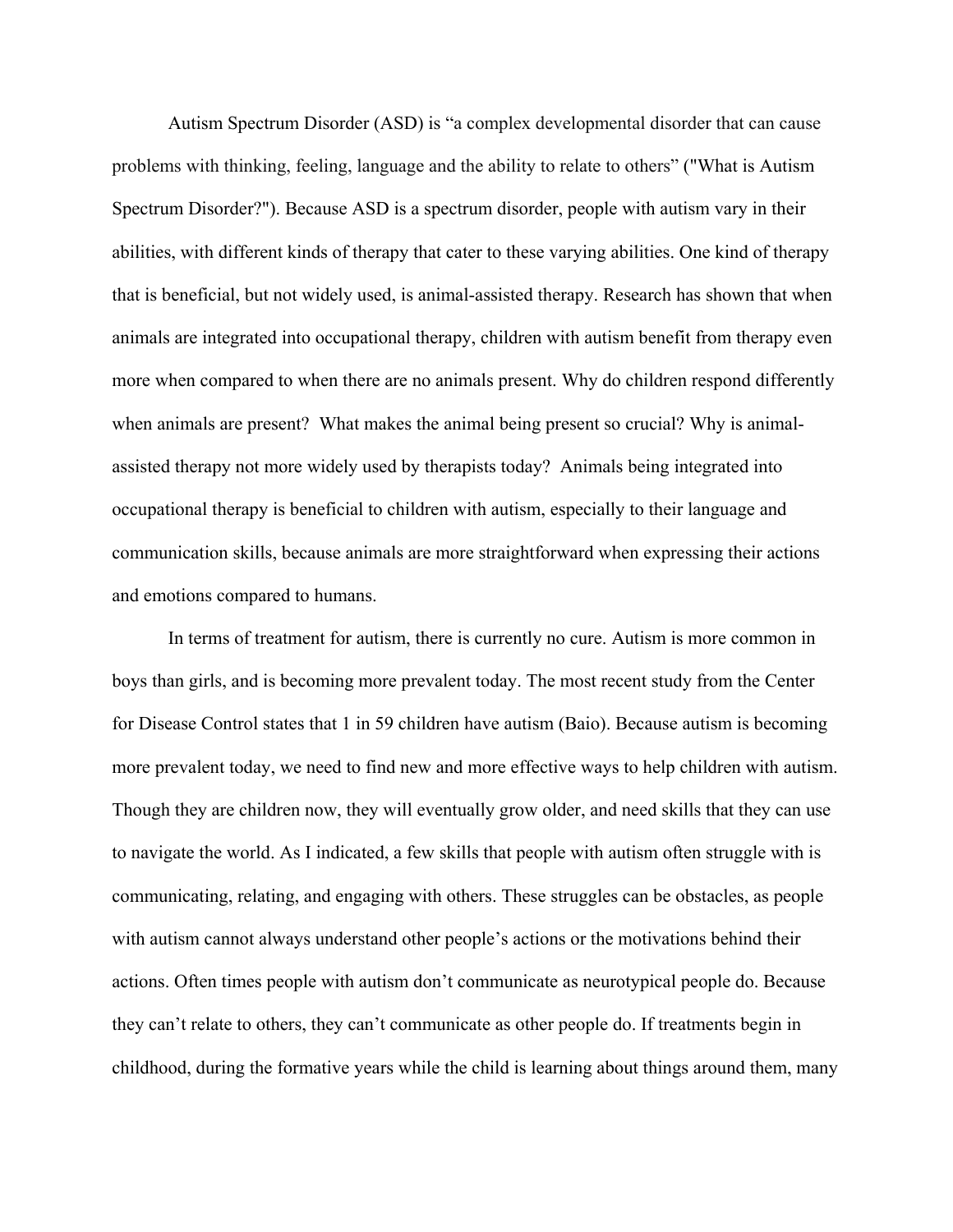of the symptoms can be improved through therapy. There are many different treatments for autism, including behavioral therapy, speech therapy, skill building, and occupational therapy. All of these treatments can incorporate animals.

Animals can be integrated into therapy in multiple ways, including being on the ground with the animal or riding the animal (usually a horse). Both ways have their own benefits, and because children with autism differ in their therapeutic needs, some combination of those ways will be fit for the individual child. In equine-assisted therapy, also called hippotherapy, the child can do therapy on the ground as well as on horseback. First, the child and therapist usually start with groundwork, which can include brushing and petting the horse, to get comfortable around this new animal. Then, they usually move to riding the horse. The child can feel the rhythm of the horse's walk, and can feel if the horse speeds up or slows down depending on what they do. The child can directly see and feel how the horse reacts based on the actions that they make. Incorporating animals into therapy is usually a new encounter that can provide "the child with the opportunity for positive, engaged experiences that can generalize to other environments and persons," (Llambias 1). If the child pulls back on the reins, the horse will (most likely) stop. They may or may not have been told to do this by the occupational therapist, but either way, the connection between pulling and stopping was made. The pulling of the reins is a form of communication, which may also transfer over to spending time with people. If someone pulls on another person (lightly), they are usually trying to get that person's attention. Making these connections, that actions can have communicative meaning, and that actions often elicit a response from another being, can show the child than their actions have consequences. The child can then apply this learned knowledge to their social life, interacting with other humans.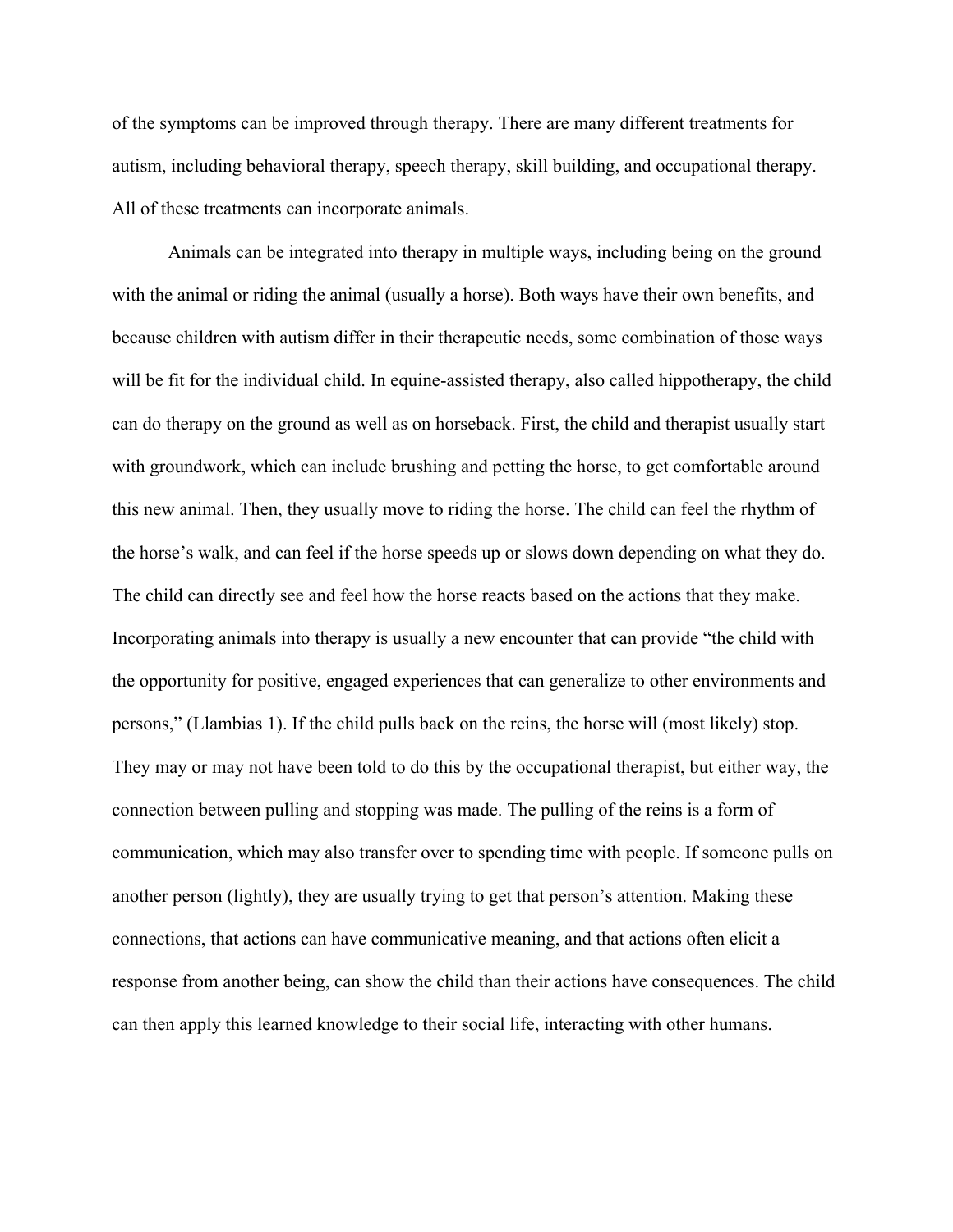Occupational therapist Mona Sams acknowledges that the animals being present may not be the only reason for the children's increase in being social; people being present helped too (273). When humans were present, the child was able to talk to them about the animals, or ask if they could spend time with the animals. While the animals are very beneficial, having people there too is important because in the end, the children will need to communicate with people, not animals.

Because children with autism struggle to relate to people, as humans are very complex in their behaviors and emotions, they can better relate to animals. Animals are much less complex than people, so children with autism can more easily understand them. In addition to the complexity of people and animals, children with autism may also feel intimidated while trying to communicate with a neurotypical human, knowing that the other person may have trouble interpreting what the child is trying to say or show, and they may feel judged because they can't communicate as effectively. When communicating with an animal, the animal isn't going to judge you, so you are free to say, or not say, what you would like. Children with autism may naturally engage with animals because they know that the animal will not judge them. Engagement is important for children with autism, as they are naturally unengaged with those around them, "and, during their engaged periods, [they] show a higher preference for objects and solitary play than for people," (Llambias 1). If a child with autism could choose, they would choose to spend their time not with other people, but with other unanimated, unresponsive things. Because their default way to spend time is to spend time with objects, they are not improving their language and communication skills, which further causes them to not want to spend time with people. This is a cycle that must be broken, and can be broken using animals,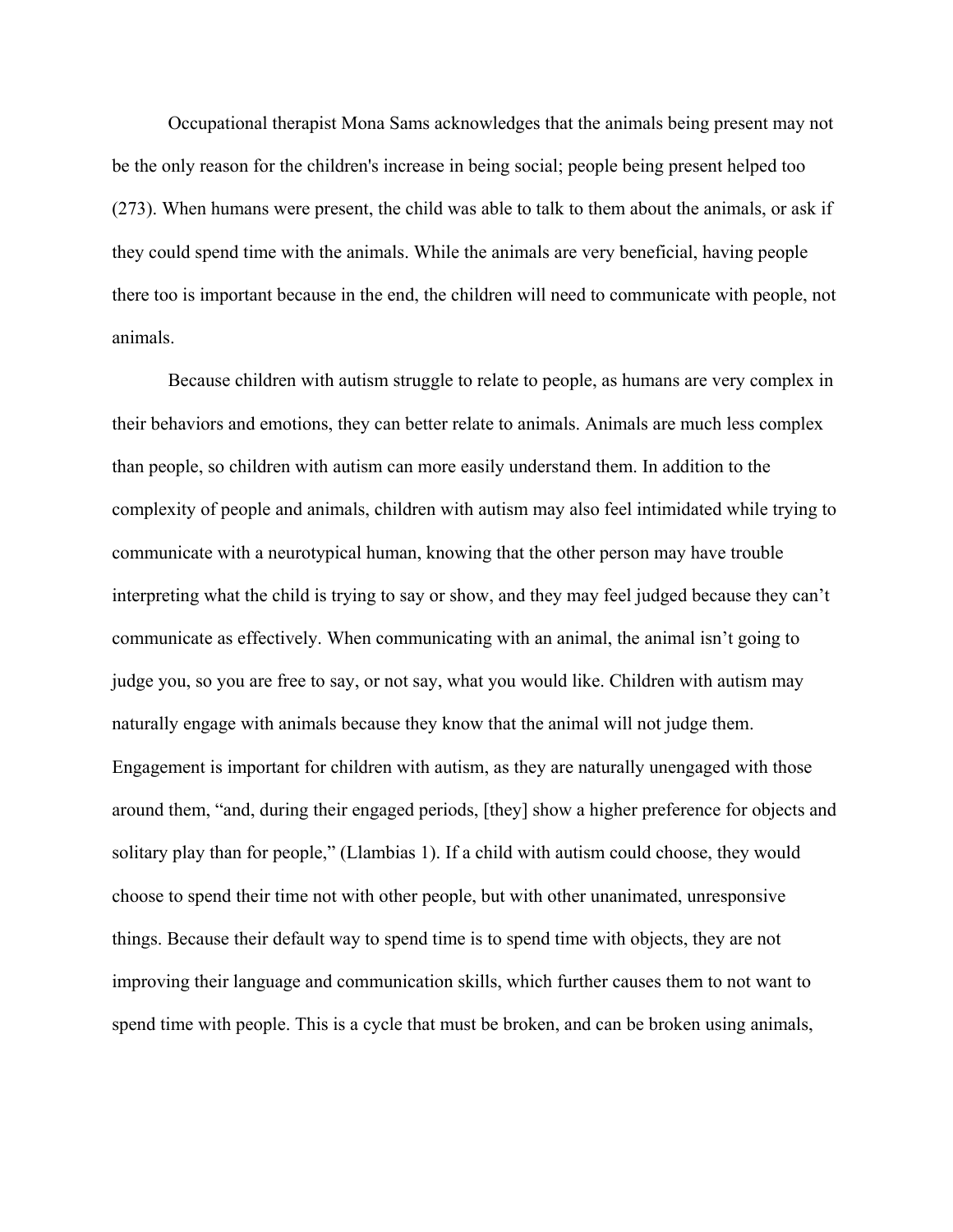because animals are somewhere between a toy and a human. Animals are responsive like humans, but straightforward in their communication, like a toy.

Another theory that supports the benefits of animal-assisted therapy is the biophilia hypothesis, which says that humans seek out connections to things in nature naturally (Rogers). Mona Sams uses this hypothesis when talking about children with autism's connection with animals, saying that "children exhibit a natural interest toward animals and other nonhuman aspects of their environments" (269). Making new connections, like the connections made with animals, helps to break the typical routine that children with autism get into, which can stimulate their learning. More learning means that they are improving their life skills, and whether it be communication, relating, and/or engaging skills, it doesn't matter. If the child's life skills are improving at all, it is beneficial to them.

 Humans are incredibly complex creatures. We have motivations that aren't always transparent, we say things that contradict our actions, and we show emotions that negate both our words and actions. Children with autism observe these things, and have no idea how to respond to our complicated actions. Animals, on the other hand, are much less complex because we can usually tell what is going on in their mind. If a dog's tail is wagging, it is probably happy. If its tail is between his legs, he is probably scared. This is a way that dogs communicate with humans, whether the dogs themselves know it is a form of communication or not. Animals are generally not like humans, who hide their true intentions, or lie. Most animals in general are straightforward in their communication style: what you see is what you get. When animals are incorporated into therapy, children are able to learn from the less complicated actions of the animals, and apply those skills to less complicated human behaviors.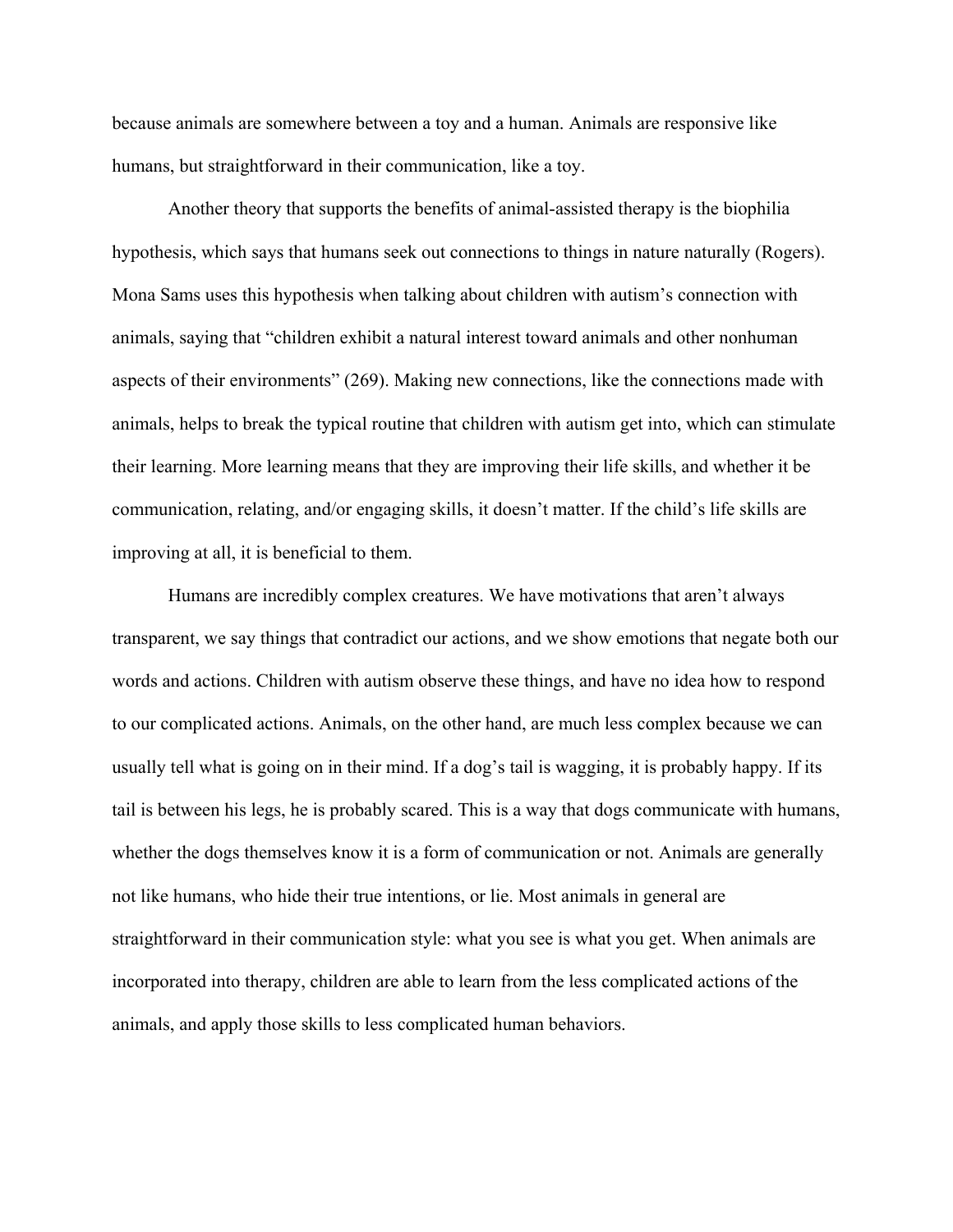One theory is that being around an animal itself is a reward, which reinforces behavior. When doing equine-assisted therapy, "[t]he act of riding the horse may have been perceived as a rewarding stimulus that accounted for higher levels of motivation and social engagement. . ." (Bass 1266). While this theory does not have a biological backing, it makes logical sense. If the child with autism enjoys riding horses, why would they not improve more? If a child with autism is in traditional therapy (not with animals), and they are not interested in what is going on, they won't want to stay focused or engaged in the activity. If they are with an animal, even if they are just watching a few animals interact with each other, the child is benefitting from just watching because they are watching a social interaction. Even if a child is just saying or signing a few words to an animal, they are practicing their social skills. And if the animal responds to the sound of the child's voice, the child is getting positive feedback from the animal, which reinforces them speaking. The reinforcement encourages the repetition of using words to express something. The more reinforcement that the child receives, the more reward there will be, leading to greater benefits.

 Animal-assisted therapy is valuable, however, not many children are receiving the benefits from it. In fact, in her research, Sams acknowledges that it isn't practical for all therapists to do animal-assisted therapy (273). There are a few factors that go into being able to do animal-assisted therapy, including space (you need space to raise animals, no matter what kind of animal). While there are many animals used in animal-assisted therapy, from dogs to llamas, the amount of space needed depends on the animal. A dog or cat will need significantly less space and resources than a llama or a horse. Finances may or may not be an issue, depending on how much the session costs (traditional versus animal therapy will cost about the same), and if health insurance covers the treatment. Usually, health insurance will only cover tried and true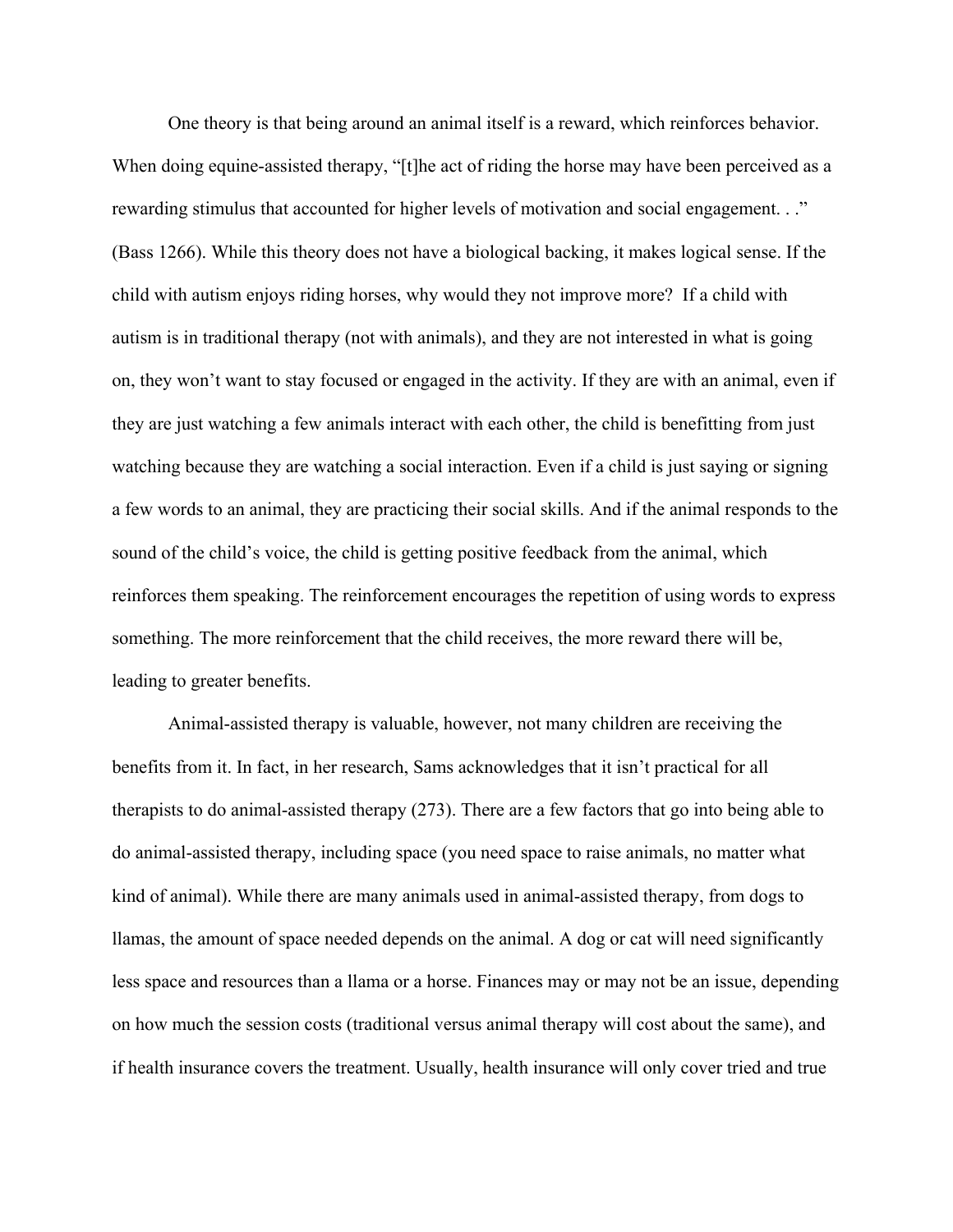therapy, done by a trained professional, like an occupational therapist. Because animal-assisted therapy is not in the mainstream yet, many insurance companies will decide whether to cover this therapy on a case-by-case basis.

 Children with autism benefit greatly from animal-assisted therapy, which helps to improve their communication, relating, and engaging skills. Improving these skills helps the children to better connect with other people. Humans are incredibly complex in their verbal and nonverbal communication, which is why children with autism have a harder time understanding and interpreting adults' actions and words. Animals are a simpler model for human communication from which the children can learn from. Because autism is becoming more common, we need more alternative therapies that are just as, or more, effective than the traditional therapies. Animal-assisted therapy engages children with autism in a way that no other person or therapy can, and we should be using this type of therapy more and more because of its proven effectiveness.